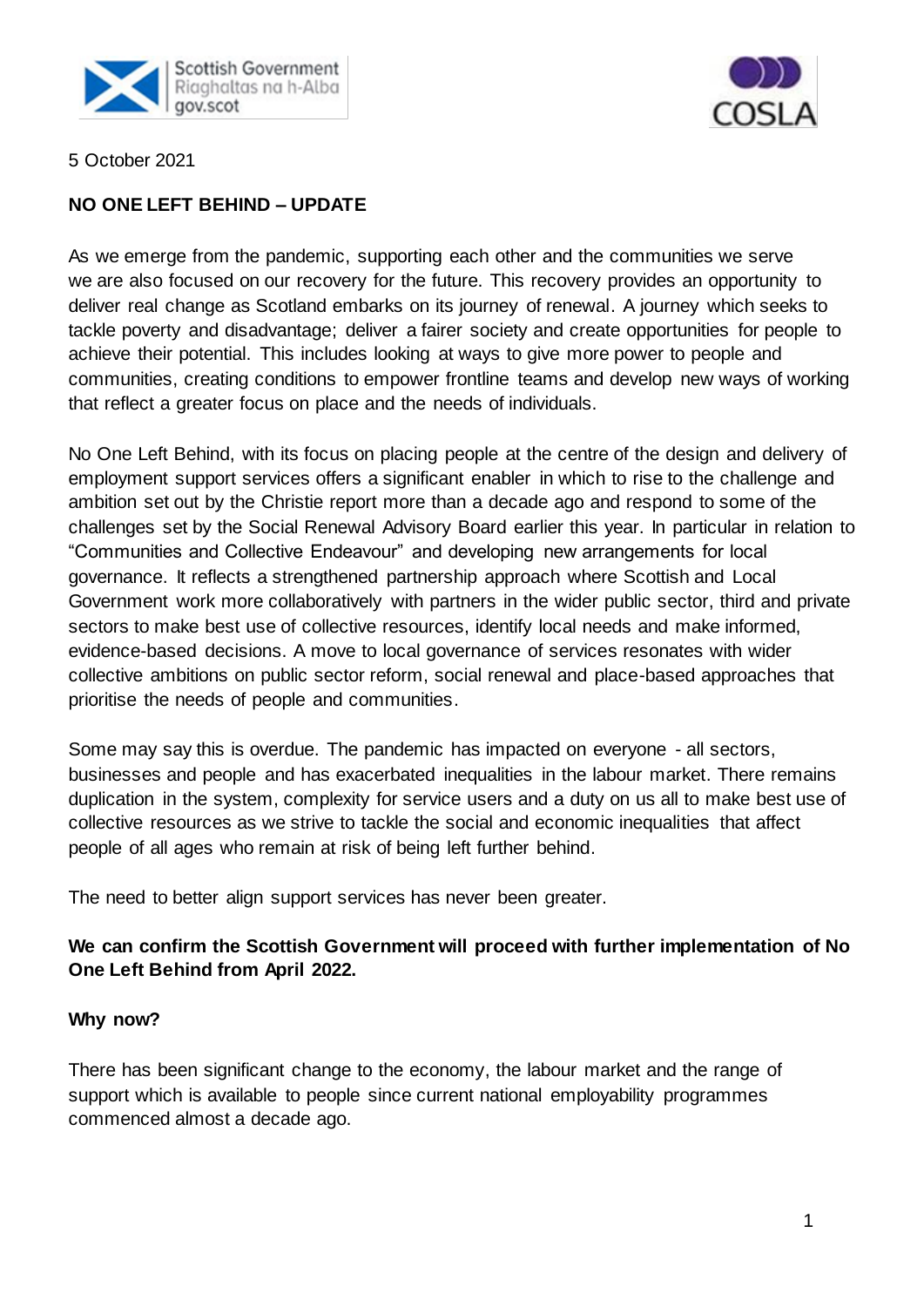



The decision to proceed with further implementation will see the Employability Fund and Community Jobs Scotland cease in March 2022 with future associated funding transferring to No One Left Behind. Moving to a local governance approach allows Local Employability Partnerships, statutory bodies including Skills Development Scotland, Department for Work and Pensions, Colleges, NHS, the third sector and business representatives to work together with local communities to design and deliver services that best meet both individual and labour market / business aspirations in each local area.

Further implementation of No One Left Behind is not removing funding from the system. Whilst No One Left Behind will see a move from the national funding of programmes to a local commissioning and grant approach, it will also continue to deliver a mixed economy of provision at a local level. A national procurement framework is being developed by Scottish & Local Government with Scotland Excel and a National Stakeholder Advisory Group will be established to help support this process.

Significant work has taken place since the last update in March. A rigorous, independent self-assessment of local partnership functionality and effectiveness has been undertaken, with the results published<sup>1</sup>. Improvements identified in each local area are being taken forward as a partnership through local action plans. A range of further supporting activity is also underway to strengthen local partnerships.

At a national level, we have met with stakeholders and partners regularly to inform the approach and the governance structure which underpins the development and progress of No One Left Behind. This has been refreshed with the introduction of the Transforming Employment Support Leadership Group, which we Co-chair alongside the Minister for Higher Education, Further Education, Youth Employment and Training. The Group brings together political leadership with senior leaders from across business, skills agencies, employability programmes and enterprise agencies to support the implementation of the Scottish Government's Young Person's Guarantee and delivery of No One Left Behind.

While this might seem like the end of a journey, it is not. We recognise that change brings potential challenges and uncertainty, but it also brings opportunities. Through our shared endeavours, strengthened collaboration and continued dialogue we must maximise the opportunity to do things differently and create the conditions to deliver more effective outcomes for people. Working constructively across organisational and sectoral boundaries is key to that and we remain committed to collective leadership in our shared endeavour.

Ultimately, the transformation No One Left Behind brings is one that is about people. An approach where individuals that require employment support are put at the heart of

j <sup>1</sup> [Local Employability Partnership Self-Assessment: National Overview \(employabilityinscotland.com\)](https://www.employabilityinscotland.com/media/logpjqyo/local_employability_partnership_-_self_assessment_national_overview.pdf)